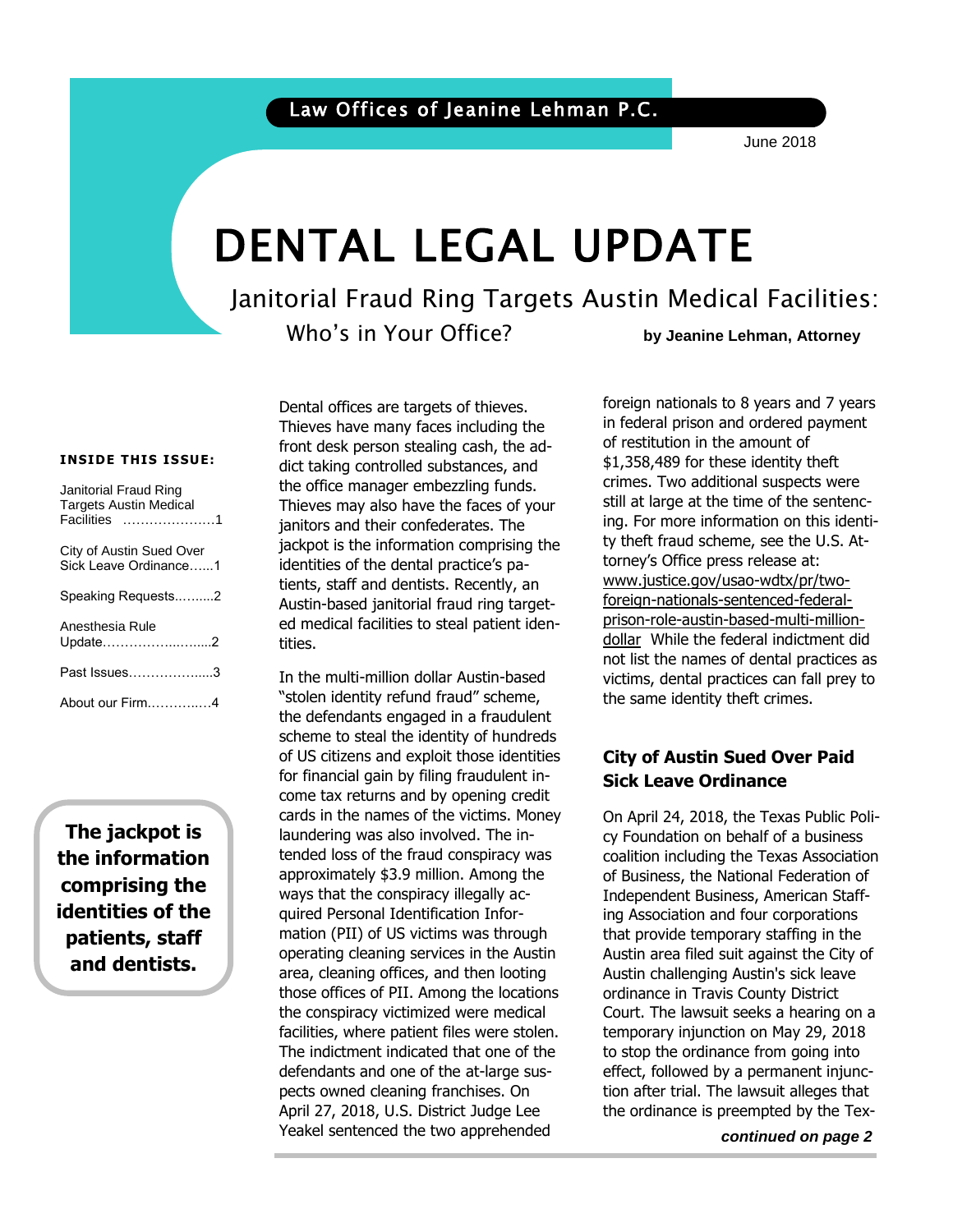## page 2 DENTAL LEGAL UPDATE

#### **Speaking Requests**

For **Jeanine Lehman** and her colleagues to speak to professional and business groups on legal and practice management topics, please contact Jeanine Lehman at **(512) 918-3435** or [jeanine@jeanine.com](mailto:jeanine@jeanine.com)



ì

#### **Website Favorites**

Law Offices of Jeanine Lehman P.C. [www.jeanine.com](http://www.jeanine.com/)

Capital Area Dental Society [www.capitalareadental.org](http://www.capitalareadental.org/)

Texas State Board of Dental Examiners [www.tsbde.state.tx.us](http://www.tsbde.state.tx.us/)

Texas Dental Association [www.tda.org](http://www.tda.org/)

> Texas Academy of General Dentistry [www.tagd.org](http://www.tagd.org/)

American Dental Association [www.ada.org](http://www.ada.org/)

U.S. Department of Justice [www.justice.gov](http://www.justice.gov/)

#### **Lawsuit Sick Leave** *(cont.) --*

as Minimum Wage Act and violates the Texas Constitution. On April 30, 2018, Texas Attorney General Paxton filed to intervene in the lawsuit on behalf of the State of Texas in opposition to Austin's sick leave ordinance.

For background – On February 15, 2018, the Austin City Council adopted a controversial ordinance requiring private employers (including dental practices) to provide paid sick leave for employees - Ordinance No. 20180215- 049. The link to the ordinance is: [www.austintexas.gov/edims/document](http://www.austintexas.gov/edims/document.cfm?id=293797) [.cfm?id=293797](http://www.austintexas.gov/edims/document.cfm?id=293797) Employees accrue one hour of paid sick leave for every 30 hours worked in Austin for the employer. Paid sick leave will accrue starting at the commencement of employment, or the date that the ordinance is effective, whichever is later. Generally, sick leave is available to use as soon as it is accrued. The ordinance applies to all types of employees, including temporary, part-time, and full-time, and does not distinguish between employees who are covered by overtime regulations and those who are exempt from overtime, such as dentists. However, an individual, who is an independent contractor according to Texas Workforce Commission rule 821.5, is not an employee under the ordinance.

The yearly caps for paid sick leave are: (1) 48 hours per employee per calendar year for employers with 15 or fewer employees and (2) 64 hours per employee per calendar year for employers with more than 15 employees. For the employee count for the sick leave cap, the maximum number of employees employed at any time within a 12 month lookback period is used. All available sick leave up to the maximum annual sick leave cap will be carried forward into the following year. Most employers must comply with the ordinance starting October 1, 2018.

Employers with no more than 5 employees (including family members) at any time in the preceding 12 months must comply starting October 1, 2020. An employer is not required to allow an employee to use earned sick leave on more than 8 days in a calendar year. An employer with a paid time off policy available to an employee that meets the accrual, purpose, and usage requirements of the ordinance is not required to provide additional paid sick leave to an employee.

To note – On February 16, 2018, State Representative Paul Workman, R-Austin, announced that he will be filing a bill in the Texas legislature to overturn Austin's paid sick leave ordinance. (The earliest that could occur is in 2019, when the legislature convenes.)

#### **Anesthesia Rule Update**

As directed by the Texas Legislature, the Texas State Board of Dental Examiners (Board) has been promulgating a series of rules on dental anesthesia, including at the April 2018 Board meeting. These rules are discussed below. The Board will address rules for pediatric and high risk patients at the June 2018 Board meeting.

**Preoperative Sedation/Anesthesia Checklist.** New Rule 110.13 for checklist applies to Nitrous Oxide and Levels 1, 2, 3, 4 Sedation/Anesthesia. During deliberations, there was discussion concerning the application of the checklist to nitrous. Since nitrous is a form of anesthesia and the Legislature in the Sunset Bill required new rules to cover all forms of anesthesia, the checklist applies to nitrous as well as other forms of anesthesia.

This checklist must be a separate document in the patient record titled "Preoperative Sedation/ Anesthesia Checklist" created by the dentist administer-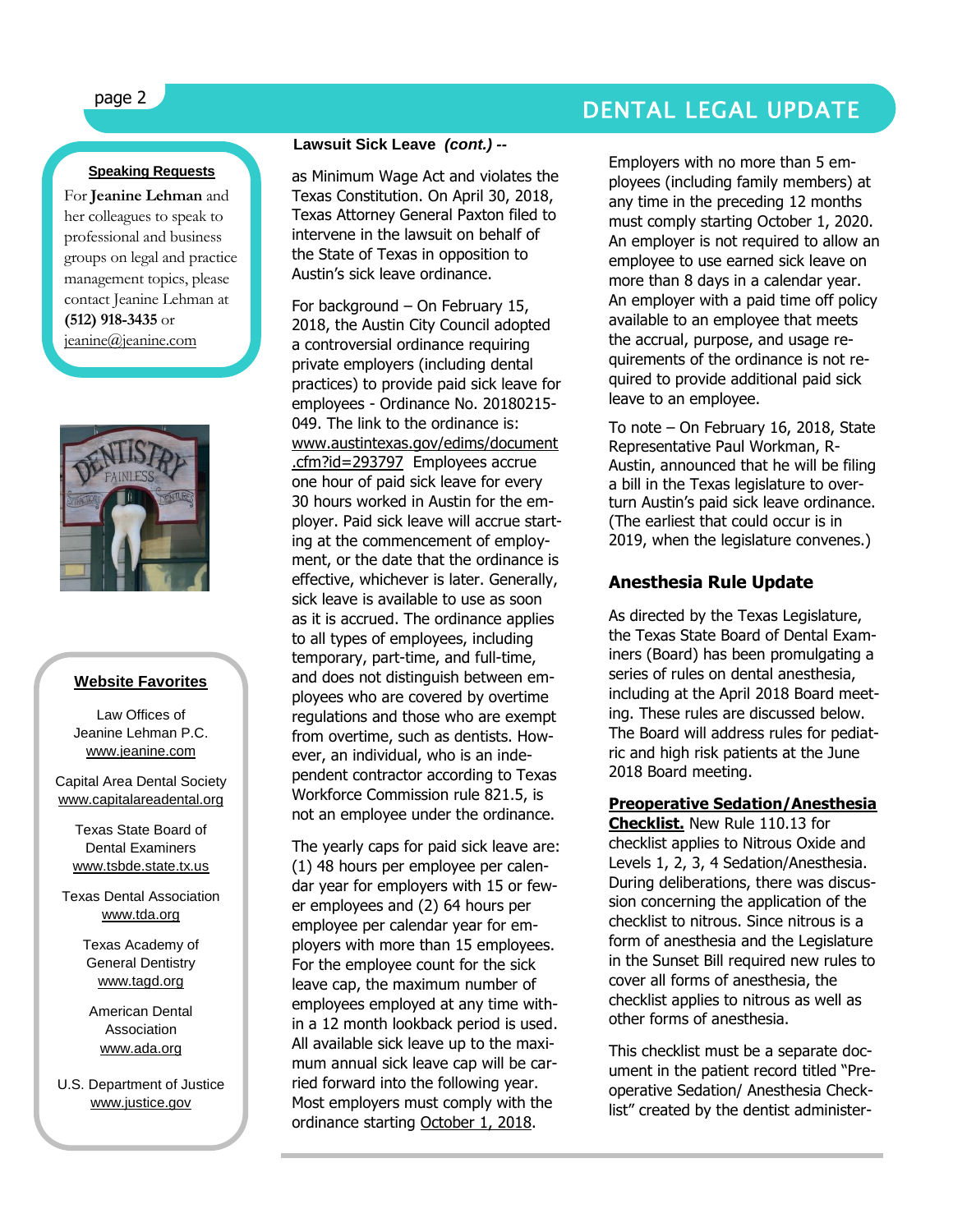## DENTAL LEGAL UPDATE **page 3**

ing sedation/ anesthesia or the other delegated provider allowed to administer sedation/anesthesia under provisions of Section 258.001(4) of Dental Practice Act. The checklist may be paper or electronic.

At a minimum the checklist must include for each level of sedation/anesthesia documentation of:

(1) Medical history including:

- review of patient medical history
- review of patient allergies
- review of patient surgical and/or anesthesia history
- review of family surgical and/or anesthesia history
- review of patient medications and any modifications

(2) Confirmation that written and verbal preoperative and postoperative instructions were delivered to patient, parent, legal guardian, or caregiver

(3) Medical consults, as needed

(4) Physical examination, including American Society of Anesthesiologists Physical Status Classification (ASA) classification, NPO status, and preoperative vitals, including height, weight, blood pressure, pulse rate, and respiration rate

(5) Anesthesia-specific physical examination, including airway assessment, including Mallampati score and/or Brodsky score, and auscultation

(6) Confirmation of pre-procedure equipment readiness check

(7) Confirmation of pre-procedure treatment review (correct patient and procedure)

(8) Special preoperative considerations for pediatric or high-risk patients

(9) Documentation of reason for omission of any item required for inclusion in checklist

Note: Checklist information may be collected at any time, but dentist administering the sedation/anesthesia must verify information is current and correct prior to administration of sedation/anesthesia. Rule effective 5/10/2018.

#### **Emergency Preparedness Policies & Proce-**

**dures**. New Rule 110.14 requires all permit holders, including for nitrous oxide, to develop written emergency preparedness policies & procedures specific to the permit holder's practice setting, establishing a plan for management of medical emergencies in each practice setting where sedation/anesthesia is administered. These policies and procedures must include: (1) Written protocols, policies, procedures, and training requirements specific to the permit holder's equipment and drugs for responding to emergencies, including respiratory emergencies; (2) Annual review of the Emergency Preparedness Policies & Procedures to determine if an update is needed. Documentation of the dates of the policy and procedures creation, most recent update, and the most recent annual review; (3) Basic life support protocols, advanced cardiac life support rescue protocols, and/or pediatric advanced cardiac life support rescue protocols if treating pediatric patients consistent with the Board rules as applied to the permit holder; and (4) At a minimum, additionally, the following documents: (a) Specific protocols for response to a sedation/anesthesia emergency, including advanced airway management techniques, (b) Staff training log, showing training in emergency prevention, recognition, and response on at least an annual basis, (c) Emergency drug log documenting annual reviews for assurance of unexpired supply, (d) Equipment readiness log indicating annual reviews for assurance of function of required equipment, and (e) Individual office staff roles and responsibilities in response to an emergency, including specific to respiratory emergency. Rule effective 5/10/2018.

#### **Prevention of and Response to Sedation/Anesthesia Emergencies** New Rule 110.15

**Jeanine Lehman** is an Austin, Texas health law attorney who practices dental, health, employment, real estate, and business law.

### **Past issues of the Dental Legal Update are available at [www.jeanine.com](http://www.jeanine.com/)**

The information in this newsletter is not a substitute for legal advice. The information is general in nature and should not be relied upon as legal advice generally or that is applicable to any particular situation. For legal advice in a particular situation, the reader is advised to retain an attorney. For reprints, call (512) 918-3435 or email [jeanine@jeanine.com.](mailto:jeanine@jeanine.com) © 2018 Jeanine Lehman.